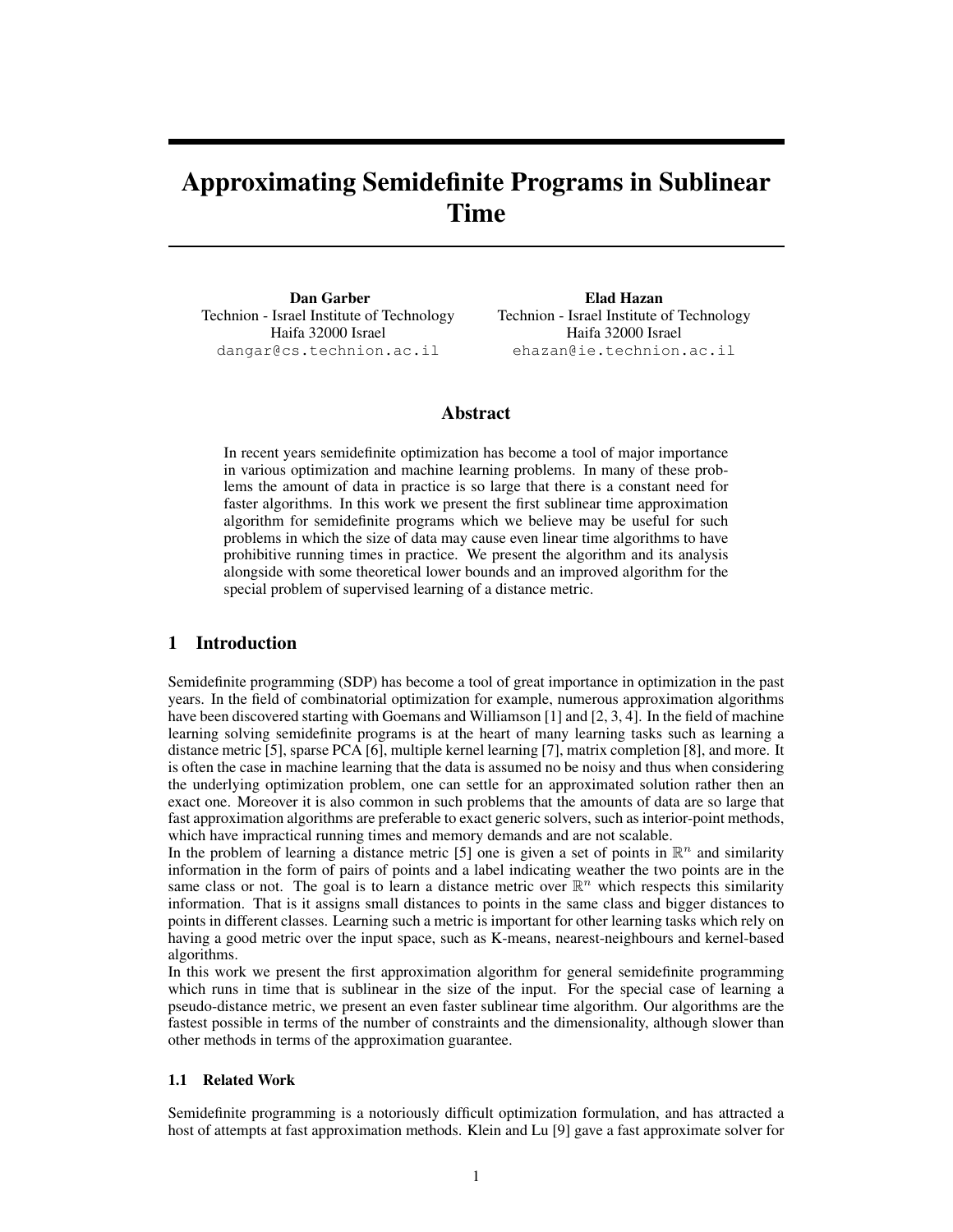the MAX-CUT semidefinite relaxation of [1]. Various faster and more sophisticated approximate solvers followed [10, 11, 12], which feature near-linear running time albeit polynomial dependence on the approximation accuracy. For the special case of covering an packing SDP problems, [13] and [14] respectively give approximation algorithms with a smaller dependency on the approximation parameter  $\epsilon$ . Our algorithms are based on the recent work of [15] which described sublinear algorithms for various machine learning optimization problems such has linear classification and minimum enclosing ball. We describe here how such methods, coupled with techniques, may be used for semidefinite optimization.

## 2 Preliminaries

In this paper we denote vectors in  $\mathbb{R}^n$  by a lower case letter (e.g. v) and matrices in  $\mathbb{R}^{n \times n}$  by upper case letters (e.g. A). We denote by  $||v||$  the standard euclidean norm of the vector v and by ||A|| the frobenius norm norm of the matrix A, that is  $||A|| = \sqrt{\sum_{i,j} A(i,j)^2}$ . We denote by  $||v||_1$ the  $l_1$ -norm of v. The notation  $X \succeq 0$  states that the matrix X is positive semi definite, i.e. it is symmetric and all of its eigenvalues are non negative. The notation  $\bar{X} \succeq B$  states that  $X - B \succeq 0$ . The notation  $C \circ X$  is just the dot product between matrices, that is  $C \circ X = \sum_{i,j} C(i,j)X(i,j)$ . We denote by  $\Delta_m$  the m-dimensional simplex, that is  $\Delta_m = \{p | \sum_{i=1}^m p_i = 1, \forall i : p_i \ge 0\}.$ We denote by  $\mathbf{1}_n$  the all ones *n*-dimensional vector and by  $\mathbf{0}_{n \times n}$  the all zeros  $n \times n$  matrix. We denote by  $I$  the identity matrix when its size is obvious from context. Throughout the paper we will use the complexity notation  $O(\cdot)$  which is the same as the notation  $O(\cdot)$  with the difference that it suppresses poly-logarithmic factors that depend on  $n, m, \epsilon^{-1}$ . We consider the following general SDP problem

Maximise 
$$
C \circ X
$$
  
\nsubject to  $A_i \circ X \ge 0$   $i = 1, ..., m$   
\n $X \succeq 0$  (1)

Where  $C, A_1, ..., A_m \in \mathbb{R}^{n \times n}$ . For reasons that will be made clearer in the analysis, we will assume that for all  $i \in [m], ||A_i|| \leq 1$ 

The optimization problem (1) can be reduced to a feasibility problem by a standard reduction of performing a binary search over the value of the objective  $C \circ X$  and adding an appropriate constraint. Thus we will only consider the feasibility problem of finding a solution that satisfies all constraints. The feasibility problem can be rewritten using the following min-max formulation

$$
\max_{X \succeq 0} \min_{i \in [m]} A_i \circ X \tag{2}
$$

Clearly if the optimum value of (2) is non-negative, then a feasible solution exists and vice versa. Denoting the optimum of (2) by  $\sigma$ , an  $\epsilon$  additive approximation algorithm to (2) is an algorithm that produces a solution X such that  $X \succeq 0$  and for all  $i \in [m], A_i \circ X \geq \sigma - \epsilon$ .

For the simplicity of the presentation we will only consider constraints of the form  $A \circ X \geq 0$  but we mention in passing that SDPs with other linear constraints can be easily rewritten in the form of (1).

We will be interested in a solution to (2) which lies in the bounded semidefinite cone  $K =$  $\{X|X \geq 0, \text{Tr}(X) \leq 1\}$ . The demand on a solution to (2) to have bounded trace is due to the observation that in case  $\sigma > 0$ , any solution needs to be bounded or else the products  $A_i \circ X$  could be made to be arbitrarily large.

Learning distance pseudo metrics In the problem of learning a distance metric from examples, we are given a set triplets  $S = \{\{x_i, x'_i, y_i\}\}_{i=1}^m$  such that  $x_i, x'_i \in \mathbb{R}^n$  and  $y_i \in \{-1, 1\}$ . A value  $y_i = 1$  indicates that the vectors  $x_i, x'_i$  are in the same class and a value  $y_i = -1$  indicates that they are from different classes. Our goal is to learn a pseudo-metric over  $\mathbb{R}^n$  which respects the example set. A pseudo-metric is a function  $d : \mathbb{R} \times \mathbb{R} \to \mathbb{R}$ , which satisfies three conditions: (i)  $d(x, x') \geq 0$ , (ii)  $d(x, x') = d(x', x)$ , and (iii)  $d(x_1, x_2) + d(x_2, x_3) \ge d(x_1, x_3)$ . We consider pseudo-metrics of the form  $d_A(x, x') \equiv \sqrt{(x-x')^\top A(x-x')}$ . Its easily verified that if  $A \succeq 0$  then  $d_A$  is indeed a pseudo-metric. A reasonable demand from a "good" pseudo metric is that it separates the examples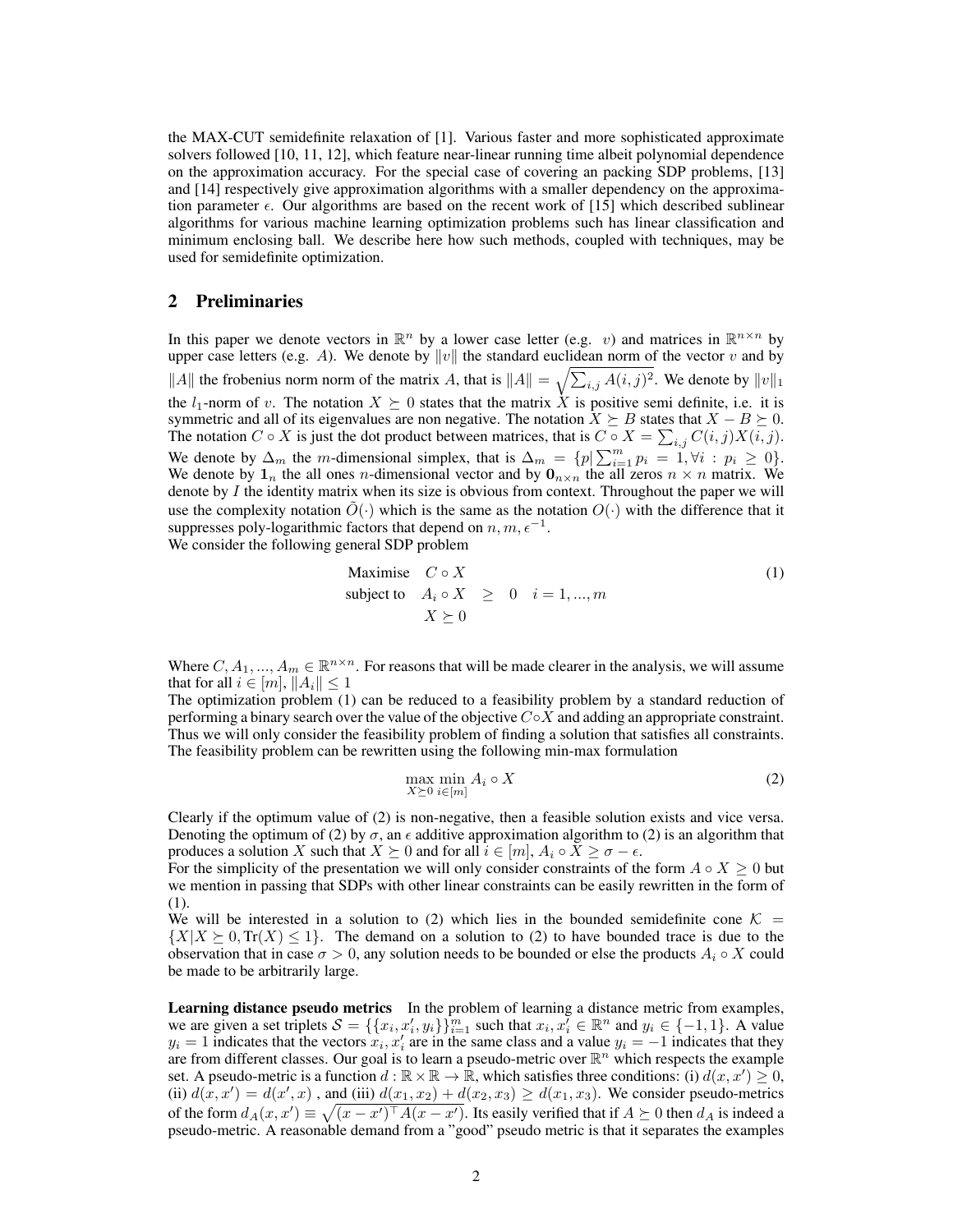(assuming such a separation exists). That is we would like to have a matrix  $A \succeq 0$  and a threshold value  $b \in \mathbb{R}$  such that for all  $\{x_i, x'_i, y_i\} \in \mathcal{S}$  it will hold that,

$$
(d_A(x_i - x'_i))^2 = (x_i - x'_i)^\top A (x_i - x'_i) \le b - \sigma/2 \qquad y_i = 1
$$
  
\n
$$
(d_A(x_i - x'_i))^2 = (x_i - x'_i)^\top A (x_i - x'_i) \ge b + \sigma/2 \qquad y_i = -1
$$
\n(3)

where  $\sigma$  is the margin of separation which we would like to maximize. Denoting by  $v_i = (x_i - x'_i)$ for all  $i \in [m]$ , (3) can be summarized into the following formalism:

$$
y_i\left(b - v_i^\top A v_i\right) \ge \sigma
$$

Without loss of generality we can assume that  $b = 1$  and derive the following optimization problem

$$
\max_{A \succeq 0} \min_{i \in [m]} y_i \left( 1 - v_i^{\top} A v_i \right) \tag{4}
$$

## 3 Algorithm for General SDP

Our algorithm for general SDPs is based on the generic framework for constrained optimization problems that fit a max-min formulation, such as (2), presented in [15]. Noticing that  $\min_{i \in [m]} A_i \circ$  $X = \min_{p \in \Delta_m} \sum_{i \in [m]} p(i) A_i \circ X$ , we can rewrite (2) in the following way

$$
\max_{x \in \mathcal{K}} \min_{p \in \Delta_m} p(i) A_i^\top x \tag{5}
$$

Building on [15], we use an iterative primal-dual algorithm that simulates a repeated game between two online algorithms: one that wishes to maximize  $\sum_{i \in [m]} p(i) A_i \circ X$  as a function of X and the other that wishes to minimize  $\sum_{i \in [m]} p(i) A_i \circ X$  as a function of p. If both algorithms achieve sublinear regret, then this framework is known to approximate max-min problems such as (5), in case a feasible solution exists [16].

The primal algorithm which controls X is a gradient ascent algorithm that given  $p$  adds to the current solution a vector in the direction of the gradient  $\sum_{i\in [m]} p(i)A_i$ . Instead of adding the exact gradient we actually only sample from it by adding  $A_i$  with probability  $p(i)$  (lines 5-6). The dual algorithm which controls  $p$  is a variant of the well known multiplicative (or exponential) update rule for online optimization over the simplex which updates the weight  $p(i)$  according to the product  $A_i \circ X$  (line 11). Here we replace the exact computation of  $A_i \circ X$  by employing the  $l_2$ -sampling technique used in [15] in order to estimate this quantity by viewing only a single entry of the matrix  $A_i$  (line 9). An important property of this sampling procedure is that if  $\|\vec{A}_i\| \leq 1$ , then  $\mathbb{E}[\tilde{v}_t(i)^2] \leq 1$ . Thus, we can estimate the product  $A_i \circ X$  with constant variance, which is important for our analysis. A problem that arises with this estimation procedure is that it might yield unbounded values which do not fit well with the multiplicative weights analysis. Thus we use a clipping procedure  $\text{clip}(z, V) \equiv \min\{V, \max\{-V, Z\}\}\$  to bound these estimations in a certain range (line 10). Clipping the samples yields unbiased estimators of the products  $A_i \circ X$  but the analysis shows that this bias is not harmful.

The algorithm is required to generate a solution  $X \in \mathcal{K}$ . This constraint is enforced by performing a projection step onto the convex set  $K$  after each gradient improvement step of the primal online algorithm. A projection of a matrix  $Y \in \mathbb{R}^{n \times n}$  onto K is given by  $Y_p = \arg \min_{X \in \mathcal{K}} \|Y - X\|$ . Unlike the algorithms in [15] that perform optimization over simple sets such as the euclidean unit ball which is trivial to project onto, projecting onto the bounded semidefinite cone is more complicated and usually requires to diagonalize the projected matrix (assuming it is symmetric). Instead, we show that one can settle for an approximated projection which is faster to compute (line 4). Such approximated projections could be computed by Hazan's algorithm for offline optimization over the bounded semidefinite cone, presented in [12]. Hazan's algorithm gives the following guarantee

**Lemma 3.1.** *Given a matrix*  $Y \in \mathbb{R}^{n \times n}$ ,  $\epsilon > 0$ , let  $f(X) = -\|Y - X\|^2$  and denote  $X^* =$  $\argmax_{X \in \mathcal{K}} f(X)$ . Then Hazan's algorithm produces a solution  $\tilde{X} \in \mathcal{K}$  of rank at most  $\epsilon^{-1}$  such *that*  $||Y - \tilde{X}||^2 - ||Y - X^*||^2 \le \epsilon$  *in*  $O\left(\frac{n^2}{\epsilon^{1/3}}\right)$  $\frac{n^2}{\epsilon^{1.5}}$  time.

We can now state the running time of our algorithm.

**Lemma 3.2.** Algorithm SublinearSDP has running time  $\tilde{O}\left(\frac{m}{\epsilon^2} + \frac{n^2}{\epsilon^5}\right)$  $\frac{n^2}{\epsilon^5}\Big).$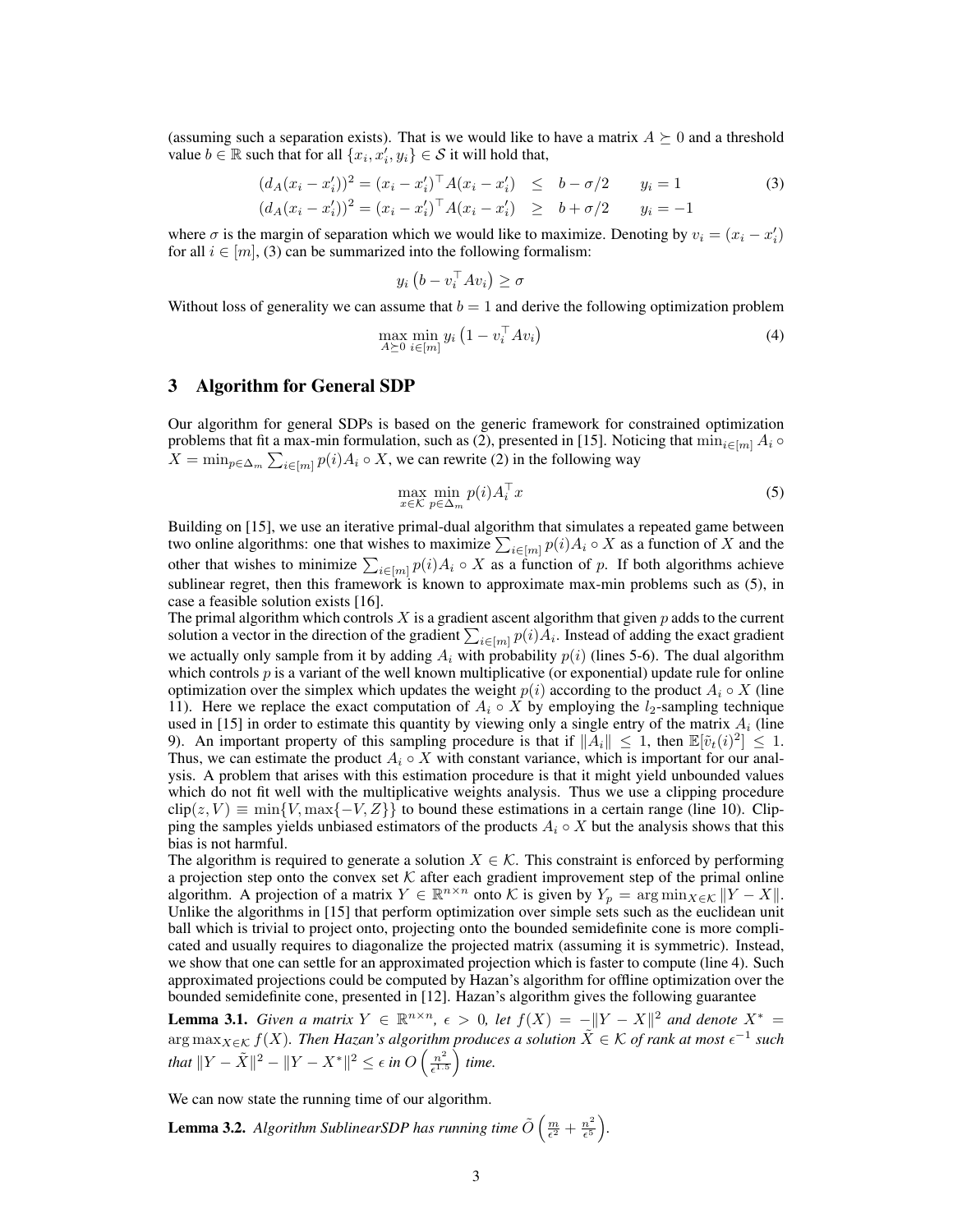## Algorithm 1 SublinearSDP

1: Input:  $\epsilon > 0$ ,  $A_i \in \mathbb{R}^{n \times n}$  for  $i \in [m]$ . 2: Let  $T \leftarrow 60^2 \epsilon^{-2} \log m$ ,  $Y_1 \leftarrow 0_{n \times n}$ ,  $w_1 \leftarrow 1_m$ ,  $\eta \leftarrow \sqrt{\frac{\log m}{T}}$ ,  $\epsilon_P \leftarrow \epsilon/2$ . 3: for  $t = 1$  to T do 4:  $p_t \leftarrow \frac{w_t}{\|w_t\|_1}, X_t \leftarrow \text{ApproxProject}(Y_t, \epsilon_P^2).$ 5: Choose  $i_t \in [m]$  by  $i_t \leftarrow i$  w.p.  $p_t(i)$ . 6:  $Y_{t+1} \leftarrow Y_t + \frac{1}{\sqrt{2}}$  $\frac{1}{2T}A_{i_t}$ 7: Choose  $(j_t, l_t) \in [n] \times [n]$  by  $(j_t, l_t) \leftarrow (j, l)$  w.p.  $X_t(j, l)^2 / ||X_t||^2$ . 8: for  $i \in [m]$  do 9:  $\tilde{v}_t \leftarrow A_i(j_t, l_t) \|X_t\|^2 / X_t(j_t, l_t)$ 10:  $v_t(i) \leftarrow \text{clip}(\tilde{v}_t(i), 1/\eta)$ 11:  $w_{t+1}(i) \leftarrow w_t(i)(1 - \eta v_t(i) + \eta^2 v_t(i)^2)$ 12: end for 13: end for 14: **return**  $\bar{X} = \frac{1}{T} \sum_t X_t$ 

We also have the following lower bound.

**Theorem 3.3.** Any algorithm which computes an  $\epsilon$ -approximation with probability at least  $\frac{2}{3}$  to (2) has running time  $\Omega\left(\frac{m}{\epsilon^2} + \frac{n^2}{\epsilon^2}\right)$  $\frac{n^2}{\epsilon^2}\bigg).$ 

We note that while the dependency of our algorithm on the number of constraints  $m$  is close to optimal (up to poly-logarithmic factors), there is a gap of  $\tilde{O}(\epsilon^{-3})$  between the dependency of our algorithm on the size of the constraint matrices  $n^2$  and the above lower bound. Here it is important to note that our lower bound does not reflect the computational effort in computing a general solution that is positive semidefinite which is in fact the computational bottleneck of our algorithm (due to the use of the projection procedure).

## 4 Analysis

We begin with the presentation of the Multiplicative Weights algorithm used in our algorithm.

**Definition 4.1.** *Consider a sequence of vectors*  $q_1, ..., q_T \in \mathbb{R}^m$ . The Multiplicative Weights (MW) *algorithm is as follows. Let*  $0 < \eta \in \mathbb{R}$ ,  $w_1 \leftarrow \mathbf{1}_m$ , and for  $t \geq 1$ ,

$$
p_t \leftarrow w_t / \|w_t\|_1, \quad w_{t+1} \leftarrow w_t(i)(1 - \eta q_t(i) + \eta^2 q_t(i)^2)
$$

The following lemma gives a bound on the regret of the MW algorithm, suitable for the case in which the losses are random variables with bounded variance.

Lemma 4.2. *The MW algorithm satisfies*

$$
\sum_{t \in [T]} p_t^\top q_t \leq \min_{i \in [m]} \sum_{t \in [T]} \max\{q_t(i), -\frac{1}{\eta}\} + \frac{\log m}{\eta} + \eta \sum_{t \in [t]} p_t^\top q_t^2
$$

The following lemma gives concentration bounds on our random variables from their expectations.

**Lemma 4.3.** For  $1/4 \ge \eta \ge \sqrt{\frac{\log m}{T}}$ , with probability at least  $1 - O(1/m)$ , it holds that

$$
(i) \quad \max_{i \in [m]} \sum_{t \in [T]} [v_t(i) - A_i \circ X_t] \le 4\eta T \quad (ii) \quad \left| \sum_{t \in [T]} A_{i_t} \circ X_t - \sum_{t \in [T]} p_t^T v_t \right| \le 8\eta T
$$

The following Lemma gives a regret bound on the lazy gradient ascent algorithm used in our algorithm (line 6). For a proof see Lemma A.2 in [17].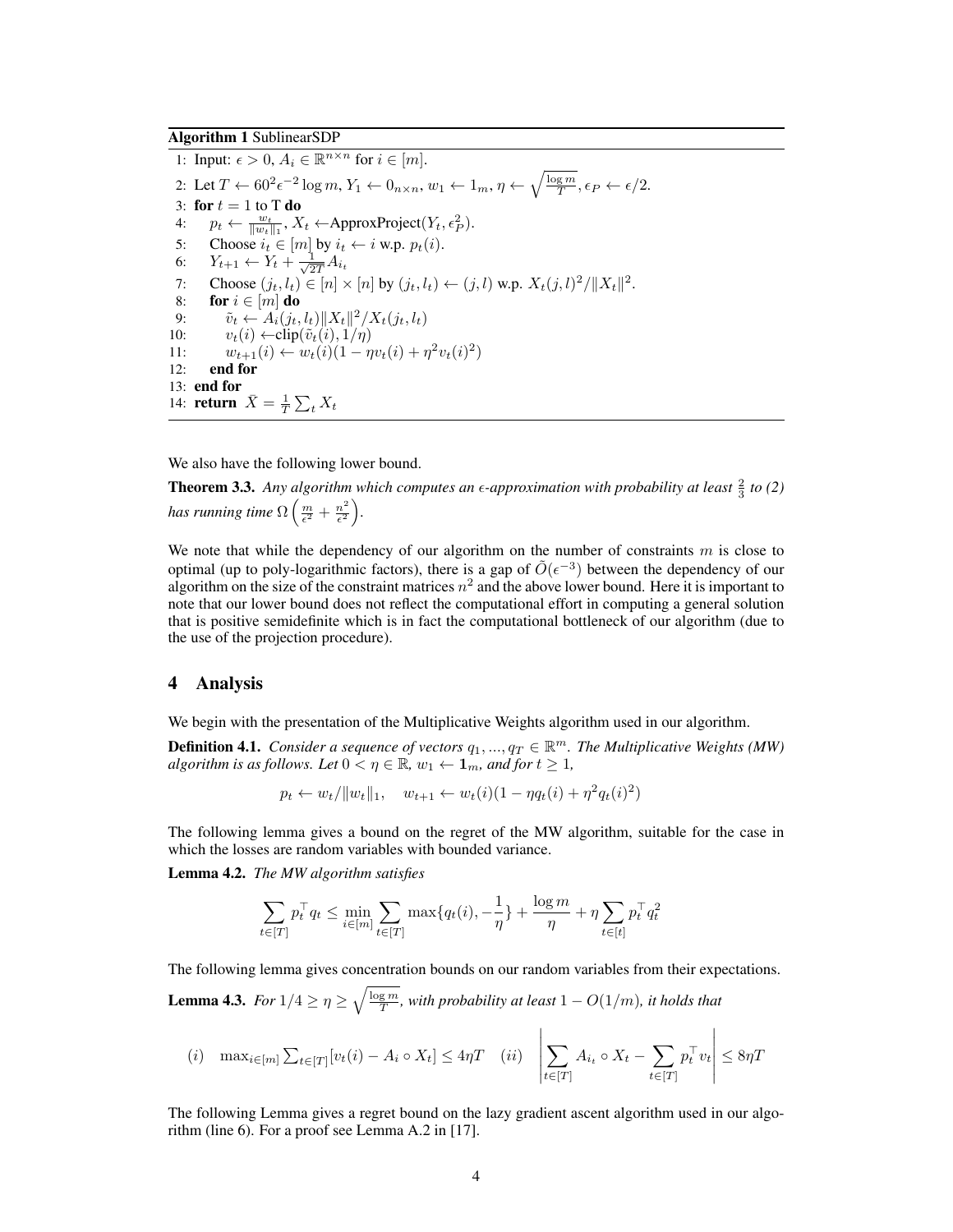**Lemma 4.4.** *Consider matrices*  $A_1, ..., A_T \in \mathbb{R}^{n \times n}$  *such that for all*  $i \in [m] \|A_i\| \leq 1$ *. Let*  $X_0 = \mathbf{0}_{n \times n}$  and for all  $t \geq 1$  let  $X_{t+1} = \arg \min_{X \in \mathcal{K}} \left\| \frac{1}{\sqrt{2}} \right\|$  $\frac{1}{2T} \sum_{\tau=1}^t A_{\tau} - X \parallel$  Then

$$
\max_{X \in \mathcal{K}} \sum_{t \in [T]} A_t \circ X - \sum_{t \in [T]} A_t \circ X_t \le 2\sqrt{2T}
$$

We are now ready to state the main theorem and prove it.

Theorem 4.5 (Main Theorem). *With probability 1/2, the SublinearSDP algorithm returns an additive approximation to (5).*

*Proof.* At first assume that the projection onto the set  $K$  in line 4 is an exact projection and not an approximation and denote by  $\tilde{X}_t$  the exact projection of  $Y_t$ . In this case, by lemma 4.4 we have

$$
\max_{x \in \mathcal{K}} \sum_{t \in [T]} A_{i_t} \circ X - \sum_{t \in [T]} A_{i_t} \circ \tilde{X}_t \le 2\sqrt{2T} \tag{6}
$$

By the law of cosines and lemma 3.1 we have for every  $t \in [T]$ 

$$
||X_t - \tilde{X}_t||^2 \le ||Y_t - X_t||^2 - ||Y_t - \tilde{X}_t||^2 \le \epsilon_P^2
$$
\n(7)

Rewriting (6) we have

$$
\max_{x \in \mathcal{K}} \sum_{t \in [T]} A_{i_t} \circ X - \sum_{t \in [T]} A_{i_t} \circ X_t - \sum_{t \in [T]} A_{i_t} \circ (\tilde{X}_t - X_t) \le 2\sqrt{2T}
$$

Using the Cauchy-Schwarz inequality,  $||A_{i_t}|| \leq 1$  and (7) we get

$$
\max_{x\in\mathcal{K}}\sum_{t\in[T]}A_{i_t}\circ X-\sum_{t\in[T]}A_{i_t}\circ X_t\leq 2\sqrt{2T}+\sum_{t\in[T]}\|A_{i_t}\|\|\tilde{X}_t-X_t\|\leq 2\sqrt{2T}+T\epsilon_P
$$

Rearranging and plugging  $\max_{x \in \mathcal{K}} \min_{i \in [m]} A_i \circ X = \sigma$  we get

$$
\sum_{t \in [T]} A_{i_t} \circ X_t \ge T\sigma - 2\sqrt{2T} - T\epsilon_P \tag{8}
$$

Turning to the MW part of the algorithm, by the MW Regret Lemma 4.2, and using the clipping of  $v_t(i)$  we have

$$
\sum_{t \in [T]} p_t^{\top} v_t \le \min_{i \in [i]} \sum_{t \in [t]} v_t(i) + (\log m) / \eta + \eta \sum_{t \in [T]} p_t^{\top} v_t^2
$$

By Lemma 4.3, with high probability and for any  $i \in [n]$ ,

$$
\sum_{t \in [T]} v_t(i) \le \sum_{t \in [T]} A_i \circ X_t + 4\eta T
$$

Thus with high probability it holds that

$$
\sum_{t \in [T]} p_t^\top v_t \le \min_{i \in [i]} \sum_{t \in [t]} A_i \circ X_t + (\log m) / \eta + \eta \sum_{t \in [T]} p_t^\top v_t^2 + 4\eta T \tag{9}
$$

Combining (8) and (9) we get

$$
\min_{i \in [i]} \sum_{t \in [t]} A_i \circ X_t \ge -(\log m)/\eta - \eta \sum_{t \in [T]} p_t^{\top} v_t^2 - 4\eta T + T\sigma
$$

$$
-2\sqrt{2T} - \left| \sum_{t \in [T]} p_t^{\top} v_t - \sum_{t \in [T]} A_{i_t} \circ X_t \right| - T\epsilon_P
$$

By a simple Markov inequality argument it holds that w.p. at least  $3/4$ ,

$$
\sum_{t \in [T]} p_t^\top v_t^2 \leq 8T
$$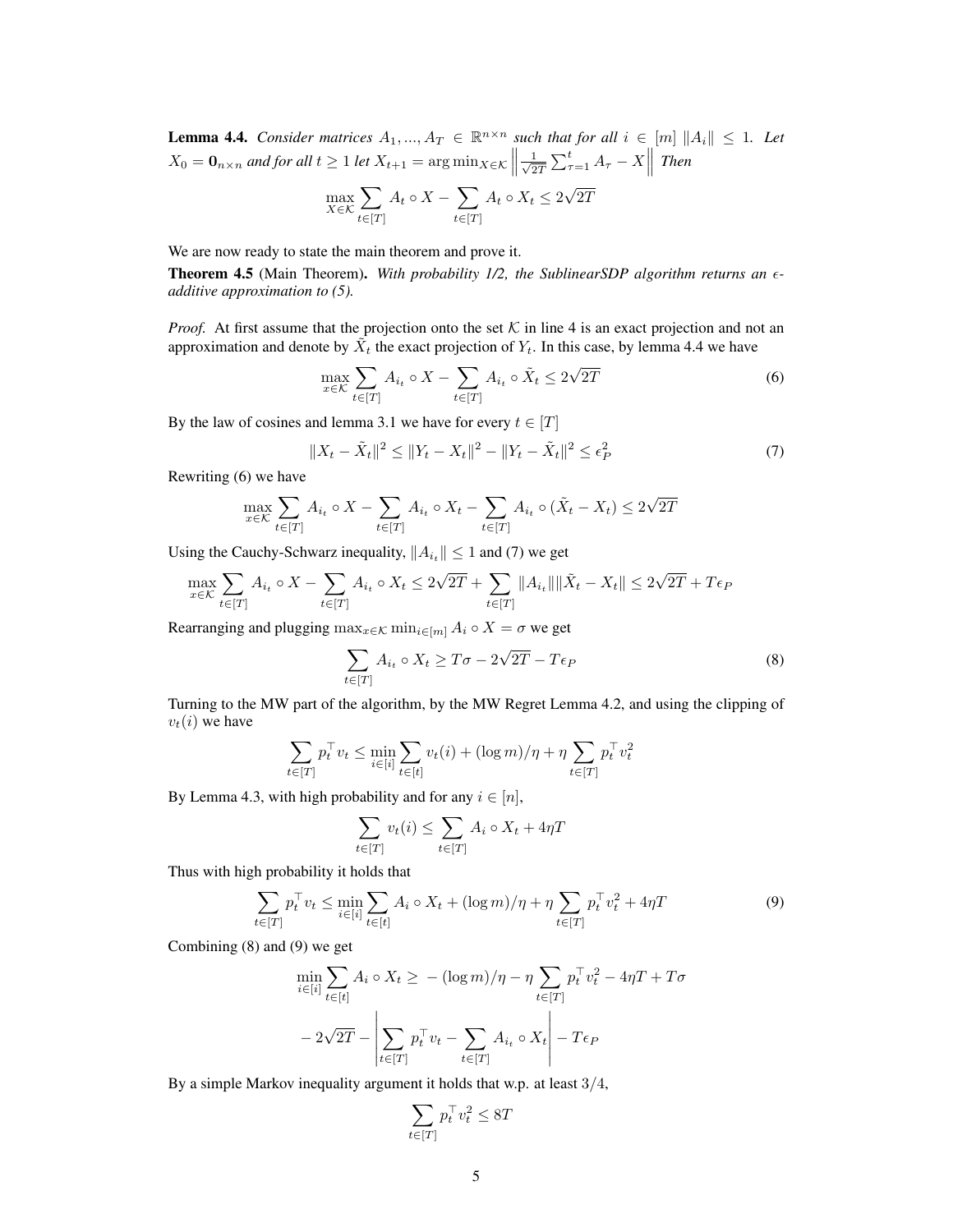Combined with lemma 4.3, we have w.p. at least  $\frac{3}{4} - O(\frac{1}{n}) \ge \frac{1}{2}$ 

$$
\min_{i \in [i]} \sum_{t \in [t]} A_i \circ X_t \ge -(\log m)/\eta - 8\eta T - 4\eta T + T\sigma - 2\sqrt{2T} - 8\eta T - T\epsilon_P
$$
  

$$
\ge T\sigma - \frac{\log m}{\eta} - 20\eta T - 2\sqrt{2T} - T\epsilon_P
$$

Dividing through by T and plugging in our choice for  $\eta$  and  $\epsilon_P$ , we have  $\min_{i\in[m]} A_i \circ \overline{X} \geq \sigma - \epsilon$ w.p. at least 1/2.

## 5 Application to Learning Pseudo-Metrics

As in the problem of general SDP, we can also rewrite (4) by replacing the  $\min_{i \in [m]}$  objective with  $\min_{p \in \Delta_m}$  and arrive at the following formalism,

$$
\max_{A \succeq 0} \min_{p \in \Delta_m} y_i \left( 1 - v_i^\top A v_i \right) \tag{10}
$$

As we demanded a solution to general SDP to have bounded trace, here we demand that  $||A|| \leq 1$ . Letting  $v'_i = \begin{pmatrix} v_i \\ 1 \end{pmatrix}$ 1 ) and defining the set of matrices  $P = \begin{cases} \begin{pmatrix} A & 0 \\ 0 & A \end{pmatrix} \end{cases}$  $0 -1$  $\Big\{ |A \succeq 0, ||A|| \leq 1 \Big\}$ , we can rewrite (10) in the following form.

$$
\max_{A \in \mathcal{P}} \min_{p \in \Delta_m} -y_i v'_i v'_i \circ A \tag{11}
$$

In what comes next, we use the notation  $A_i = -y_i v'_i v'_i$ .

Since projecting a matrix onto the set  $P$  is as easy as projecting a matrix onto the set  ${A \succeq 0, \|A\| \leq 1}$ , we assume for the simplicity of the presentation that the set on which we optimize is indeed  $P = \{A \succeq 0, ||A|| \leq 1\}.$ 

We proceed with presenting a simpler algorithm for this problem than the one given for general SDP. The gradient of  $y_i v'_i v'_i^{\top} \circ A$  with respect to A is a symmetric rank one matrix and here we have the following useful fact that was previously stated in [18].

**Theorem 5.1.** If  $A \in \mathbb{R}^{n \times n}$  is positive semi definite,  $v \in \mathbb{R}^n$  and  $\alpha \in \mathbb{R}$  then the matrix  $B =$  $A + \alpha v v^{\top}$  has at most one negative eigenvalue.

The proof is due to the eigenvalue Interlacing Theorem (see [19] pp. 94-97 and [20] page 412).

Thus after performing a gradient step improvement of the form  $\hat{Y}_{t+1} = X_t + \eta y_i v_i v_i^{\top}$ , projecting  $Y_{t+1}$  onto to the feasible set P comes down to the removal of at most one eigenvalue in case we subtracted a rank one matrix ( $y_{i_t} = -1$ ) or normalizing the  $l_2$  norm in case we added a rank one matrix  $(y_{i_t} = 1)$ . Since in practice computing eigenvalues fast, using the Power or Lanczos methods, can be done only up to a desired approximation, in fact the resulting projection  $X_{t+1}$ might not be positive semidefinite. Nevertheless, we show by care-full analysis that we can still settle for a single eigenvector computation in order to compute an approximated projection with the price that  $X_{t+1} \succeq -\epsilon^3 I$ . That is  $X_{t+1}$  might be slightly outside of the positive semidefinite cone. The benefit is an algorithm with improved performance over the general SDP algorithm since far less eigenvalue computations are required than in Hazan's algorithm.

The projection to the set P is carried out in lines 7-11. In line 7 we check if  $Y_{t+1}$  has a negative eigenvalue and if so, we compute the corresponding eigenvector in line 8 and remove it in line 9. In line 11 we normalize the  $l_2$  norm of the solution. The procedure Sample $(A_i, X_t)$  will be detailed later on when we discuss the running time.

The following Lemma is a variant of Zinkevich's Online Gradient Ascent algorithm [21] suitable for the use of approximated projections when  $X_t$  is not necessarily inside the set  $\mathcal{P}$ .

**Lemma 5.2.** *Consider a set of matrices*  $A_1, ..., A_T \in \mathbb{R}^{n \times n}$  *such that*  $||A_i|| \leq 1$ *. Let*  $X_0 = \mathbf{0}_{n \times n}$ *and for all*  $t \geq 0$  *let* 

$$
Y_{t+1} = X_t + \eta A_t, \quad \tilde{X}_{t+1} = \arg\min_{X \in \mathcal{P}} \|Y_{t+1} - X\|
$$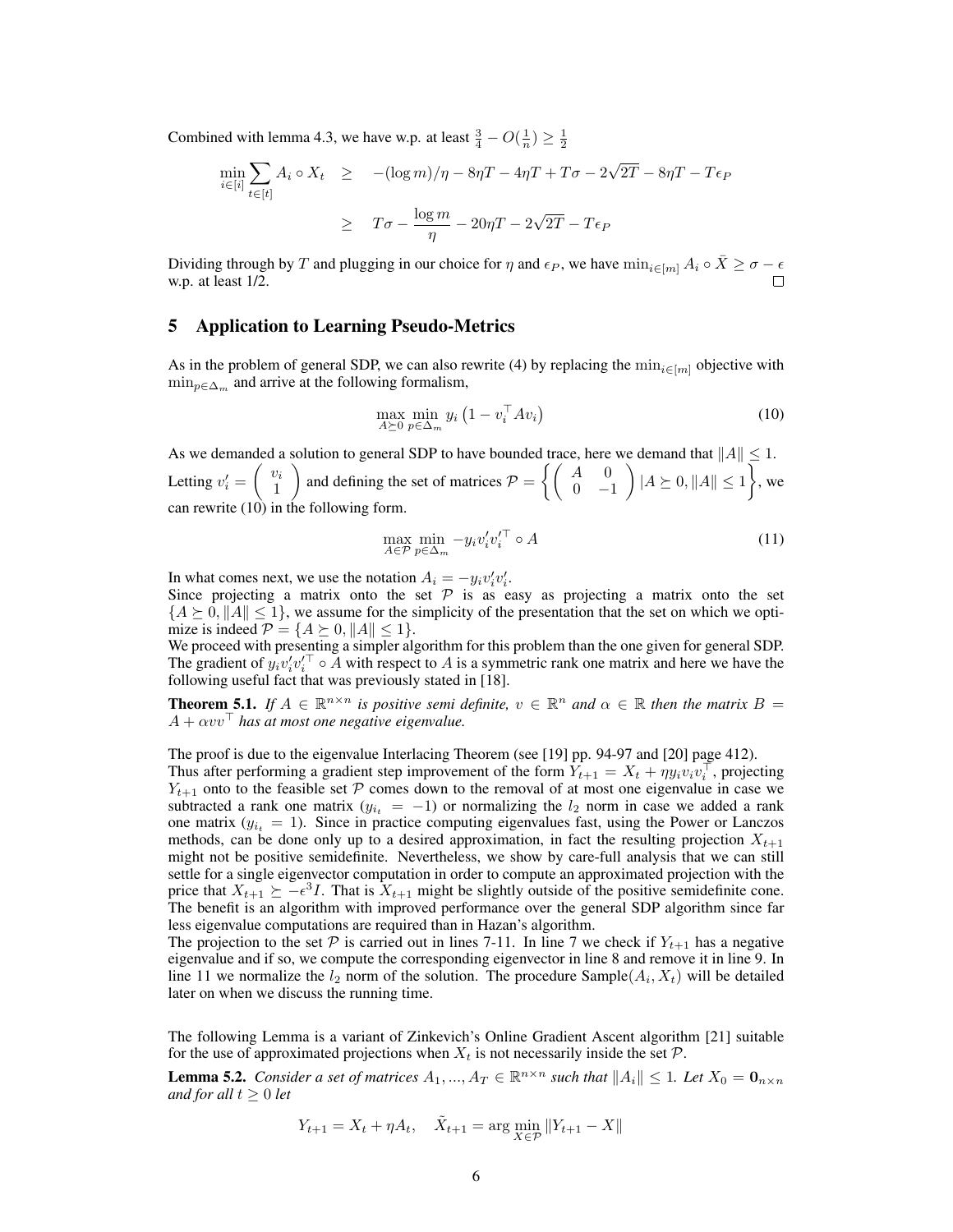Algorithm 2 SublinearPseudoMetric

1: Input:  $\epsilon > 0$ ,  $A_i = y_i v_i v_i^{\top} \in \mathbb{R}^{n \times n}$  for  $i \in [m]$ . 2: Let  $T \leftarrow 60^2 \epsilon^{-2} \log m$ ,  $X_1 = \leftarrow 0_{n \times n}$ ,  $w_1 \leftarrow 1_m$ ,  $\eta \leftarrow \sqrt{\frac{\log m}{T}}$ . 3: for  $t = 1$  to T do 4:  $p_t \leftarrow \frac{w_t}{\|w_t\|_1}.$ 5: Choose  $i_t \in [m]$  by  $i_t \leftarrow i$  w.p.  $p_t(i)$ . 6:  $Y_{t+1} \leftarrow X_t + \sqrt{\frac{2}{T}} y_{i_t} v_{i_t} v_{i_t}^{\top}$ 7: if  $y_i < 0$  and  $\lambda_{min}(Y_{t+1}) < 0$  then 8:  $u \leftarrow \arg \min_{z: ||z|| = 1} z^\top Y_{t+1} z$ 9:  $Y_{t+1} = Y_{t+1} - \lambda uu^\top$ 10: end if 11:  $X_{t+1} \leftarrow \frac{Y_{t+1}}{\max\{1, \|Y_{t+1}\|\}}$ <br>12: **for**  $i \in [m]$  **do** 13:  $v_t(i) \leftarrow \text{clip}(\text{Sample}(A_i, X_t), 1/\eta)$ 14:  $w_{t+1}(i) \leftarrow w_t(i) (1 - \eta v_t(i) + \eta^2 v_t(i)^2)$ 15: end for 16: end for 17: **return**  $\bar{X} = \frac{1}{T} \sum_t X_t$ 

and let  $X_{t+1}$  be such that  $\left\|\tilde{X}_{t+1}-X_{t+1}\right\| \leq \epsilon_d$ . Then, for a proper choice of  $\eta$  it holds that,

$$
\max_{X \in \mathcal{P}} \sum_{t \in [T]} A_t \circ X - \sum_{t \in [T]} A_t \circ X_t \le \sqrt{2T} + \frac{3}{2} \epsilon_d T^{3/2}
$$

The following lemma states the connection between the precision used in eigenvalues approximation in lines 7-8, and the quality of the approximated projection.

Lemma 5.3. *Assume that on each iteration* t *of the algorithm, the eigenvalue computation in line* 7 is a  $\delta = \frac{\epsilon_d}{4T^{1.5}}$  additive approximation of the smallest eigenvalue of  $Y_{t+1}$  and let  $\tilde{X}_t$  $\arg \min_{X \in \mathcal{P}} \|Y_t - X\|$ *. It holds that* 

$$
\|\tilde{X}_t - X_t\| \le \epsilon_d
$$

**Theorem 5.4.** *Algorithm SublinearPseudoMetric computes an*  $\epsilon$  *additive approximation to (11) w.p.* 1/2*.*

*Proof.* Combining lemmas 5.2, 5.3 we have,

$$
\max_{X \in \mathcal{P}} \sum_{t \in [T]} A_t \circ X - \sum_{t \in [T]} A_t \circ X_t \le \sqrt{2T} + \frac{3}{2} \epsilon_d T^{3/2}
$$

Setting  $\epsilon_d = \frac{2\epsilon_P}{3\sqrt{2}}$  $\frac{2\epsilon_P}{3\sqrt{T}}$  where  $\epsilon_P$  is the same as in theorem 4.5 yields,

$$
\arg \max_{X \in \mathcal{P}} \sum_{t \in [T]} A_t \circ X - \sum_{t \in [T]} A_t \circ X_t \le \sqrt{2T} + \epsilon_P T
$$

The rest of the proof follows the same lines as theorem 4.5.

We move on to discus the time complexity of the algorithm. It is easily observed from the algorithm that for all  $t \in [T]$ , the matrix  $X_t$  can be represented as the sum of  $k_t \leq 2T$  symmetric rank-one matrices. That is  $X_t$  is of the form  $X_t = \sum_{i \in [k_t]} \alpha_i z_i z_i^{\top}$ ,  $||z_i|| = 1$  for all i. Thus instead of computing  $X_t$  explicitly, we may represent it by the vectors  $z_i$  and scalars  $\alpha_i$ . Denote by  $\alpha$  the vector of length  $k_t$  in which the ith entry is just  $\alpha_i$ , for some iteration  $t \in [T]$ . Since  $||X_t|| \le$ 1 it holds that  $\|\alpha\| \leq 1$ . The sampling procedure Sample $(A_i, X_t)$  in line 13, returns the value  $A_i(j,l)\|\alpha\|^2$  $\frac{A_i(j,l)\| \alpha\|^2}{z_k(j)z_k(l)\alpha_k}$  with probability  $\frac{\alpha_k^2}{\| \alpha\|^2} \cdot (z_k(j)z_k(l))^2$ . That is we first sample a vector  $z_i$  according to

 $\Box$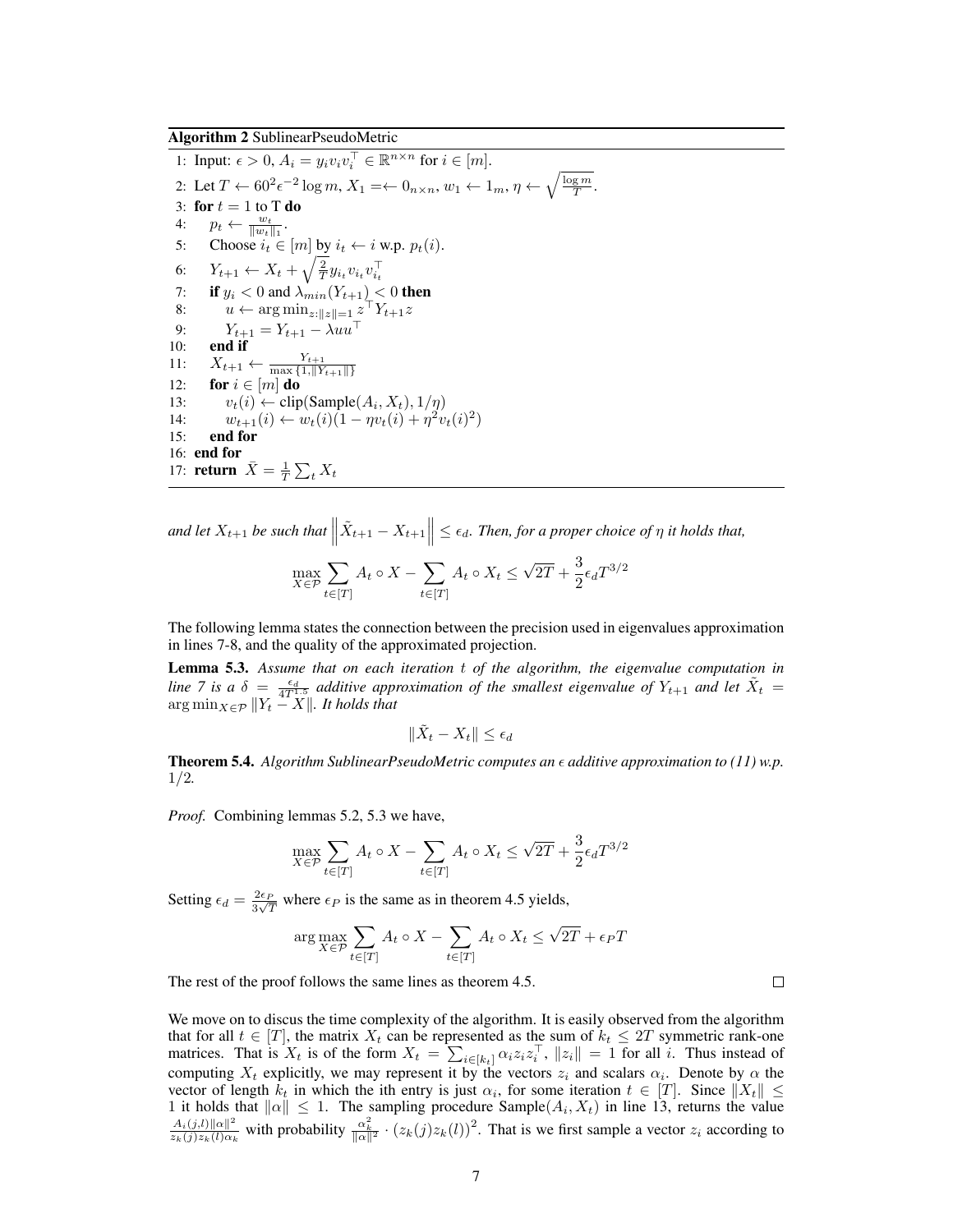$\alpha$  and then we sample an entry  $(j, l)$  according to the chosen vector  $z_i$ . It is easily observed that  $\tilde{v}_t(i) = \text{Sample}(A_i, X_t)$  is an unbiased estimator of  $A_i \circ X_t$ . It also holds that:

$$
\mathbb{E}[\tilde{v}_t(i)^2] = \sum_{j \in [n], l \in [n], k \in [k_t]} \left( \frac{\alpha_k^2}{\|\alpha\|^2} (z_k(j)z_k(l))^2 \cdot \frac{A_i(j,l)^2 \|\alpha\|^4}{(z_k(j)z_k(l))^2 \alpha_k^2} \right)
$$
  
=  $k_t \|\alpha\|^2 \|\mathbf{A}_i\|^2 = \tilde{O}(\epsilon^{-2})$ 

Thus taking  $\tilde{v}_t(i)$  to be the average of  $\tilde{O}(\epsilon^{-2})$  i.i.d samples as described above yields an unbiased estimator of  $A_i \cdot X_t$  with variance at most 1 as required for the analysis of our algorithm. We can now state the running time of the algorithm.

**Lemma 5.5.** Algorithm SublinearPseudoMetric can be implemented to run in time  $\tilde{O}\left(\frac{m}{\epsilon^4}+\frac{n}{\epsilon^{6.5}}\right)$ .

*Proof.* According the lemmas 5.3, 5.4, the required precision in eigenvalue approximation is  $\frac{\epsilon}{O(1)T^2}$ . Using the Lanczos method for eigenvalue approximation and the sparse representation of  $X_t$  described above, a single eigenvalue computation takes  $\tilde{O}(n\epsilon^{-4.5})$  time per iteration. Estimating the products  $A_i \circ X_t$  on each iteration takes by the discussion above  $\tilde{O}(m\epsilon^{-2})$ . Overall the running time on all iteration is as stated in the lemma.

## 6 Conclusions

We have presented the first sublinear time algorithm for approximate semi-definite programming, a widely used optimization framework in machine learning. The algorithm's running time is optimal up to poly-logarithmic factors and its dependence on  $\varepsilon$  - the approximation guarantee. The algorithm is based on the primal-dual approach of [15], and incorporates methods from previous SDP solvers [12].

For the problem of learning peudo-metrics, we have presented further improvements to the basic method which entail an algorithm that performs  $O(\frac{\log n}{\epsilon^2})$  iterations, each encompassing at most one approximate eigenvector computation.

#### Acknowledgements

This work was supported in part by the IST Programme of the European Community, under the PASCAL2 Network of Excellence, IST-2007-216886. This publication only reflects the authors' views.

## References

- [1] Michel. X. Goemans and David P. Williamson. Improved approximation algorithms for maximum cut and satisfiability problems using semidefinite programming. In *Journal of the ACM*, volume 42, pages 1115–1145, 1995.
- [2] Sanjeev Arora, Satish Rao, and Umesh Vazirani. Expander flows, geometric embeddings and graph partitioning. In *Proceedings of the thirty-sixth annual ACM symposium on Theory of computing*, STOC '04, pages 222–231, 2004.
- [3] Amit Agarwal, Moses Charikar, Konstantin Makarychev, and Yury Makarychev. O(sqrt(log n)) approximation algorithms for min uncut, min 2cnf deletion, and directed cut problems. In *Proceedings of the thirty-seventh annual ACM symposium on Theory of computing*, STOC '05, pages 573–581, 2005.
- [4] Sanjeev Arora, James R. Lee, and Assaf Naor. Euclidean distortion and the sparsest cut. In *Proceedings of the thirty-seventh annual ACM symposium on Theory of computing*, STOC '05, pages 553–562, 2005.
- [5] Eric P. Xing, Andrew Y. Ng, Michael I. Jordan, and Stuart Russell. Distance metric learning, with application to clustering with side-information. In *Advances in Neural Information Processing Systems 15*, pages 505–512, 2002.